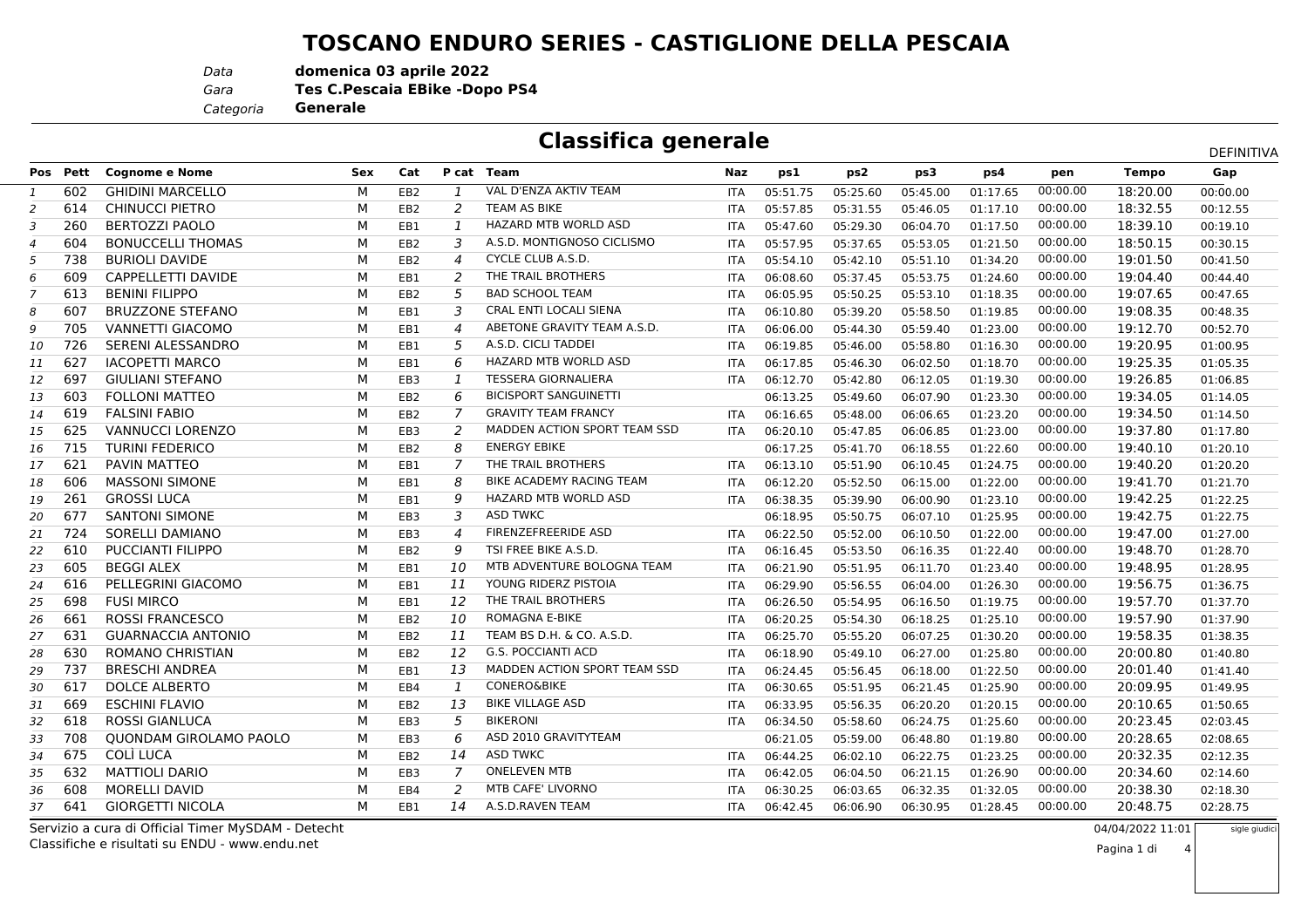## **Classifica generale**

|    |          |                               |     |                 |                |                                    |            |          |          |          | DEFINITIVA |          |              |          |
|----|----------|-------------------------------|-----|-----------------|----------------|------------------------------------|------------|----------|----------|----------|------------|----------|--------------|----------|
|    | Pos Pett | <b>Cognome e Nome</b>         | Sex | Cat             |                | P cat Team                         | Naz        | ps1      | ps2      | ps3      | ps4        | pen      | <b>Tempo</b> | Gap      |
| 38 | 620      | <b>RIGONI FLAVIANO</b>        | м   | EB4             | 3              | <b>ROMAGNA E-BIKE</b>              | <b>ITA</b> | 06:42.85 | 06:06.55 | 06:25.85 | 01:34.05   | 00:00.00 | 20:49.30     | 02:29.30 |
| 39 | 681      | <b>BAGAGLIO MAURO</b>         | м   | EB3             | 8              | <b>VELO CLUB SESTESE</b>           | <b>ITA</b> | 06:42.40 | 06:09.80 | 06:33.15 | 01:26.55   | 00:00.00 | 20:51.90     | 02:31.90 |
| 40 | 709      | PAGLIACCI ALESSANDRO          | M   | EB1             | 15             | ASD 2010 GRAVITYTEAM               |            | 06:28.95 | 06:31.40 | 06:29.15 | 01:23.90   | 00:00.00 | 20:53.40     | 02:33.40 |
| 41 | 612      | <b>SCAFIDI MAURO</b>          | м   | EB <sub>3</sub> | 9              | <b>WILD TRAIL A.S.D</b>            | <b>ITA</b> | 06:43.65 | 06:12.50 | 06:33.55 | 01:27.90   | 00:00.00 | 20:57.60     | 02:37.60 |
| 42 | 694      | <b>GABRIELLI LUIGI</b>        | M   | EB1             | 16             | TEAM HERO MY BIKE S.MARINO         | <b>ITA</b> | 06:50.00 | 06:03.60 | 06:40.25 | 01:25.40   | 00:00.00 | 20:59.25     | 02:39.25 |
| 43 | 623      | CARDUCCI GIACOMO              | м   | EB <sub>2</sub> | 15             | <b>CYCLING TEAM - SAN VINCENZO</b> | <b>ITA</b> | 06:39.95 | 06:11.20 | 06:45.10 | 01:23.90   | 00:00.00 | 21:00.15     | 02:40.15 |
| 44 | 693      | LAZZARI ARMANDO               | м   | EB1             | 17             | HAZARD MTB WORLD ASD               | <b>ITA</b> | 06:38.10 | 06:18.75 | 06:36.60 | 01:27.20   | 00:00.00 | 21:00.65     | 02:40.65 |
| 45 | 692      | <b>ORLANDINI PAOLO</b>        | м   | EB <sub>2</sub> | 16             | <b>GRAVITY TEAM FRANCY</b>         | <b>ITA</b> | 06:50.50 | 06:13.50 | 06:32.60 | 01:28.45   | 00:00.00 | 21:05.05     | 02:45.05 |
| 46 | 663      | <b>SUZZI SIMONE</b>           | м   | EB <sub>3</sub> | 10             | <b>BAD SCHOOL ASD</b>              | <b>ITA</b> | 06:40.40 | 06:20.25 | 06:34.95 | 01:29.50   | 00:00.00 | 21:05.10     | 02:45.10 |
| 47 | 711      | PADOVANI GIOVANNI             | M   | EB <sub>2</sub> | 17             | ASD AFTER SKULL - ROGUE RACING     | <b>ITA</b> | 06:47.25 | 06:09.50 | 06:38.10 | 01:31.75   | 00:00.00 | 21:06.60     | 02:46.60 |
| 48 | 648      | <b>BIANCHI DARIO</b>          | м   | EB <sub>3</sub> | 11             | MADDEN ACTION SPORT TEAM SSD       | <b>ITA</b> | 06:53.85 | 06:14.20 | 06:33.85 | 01:24.80   | 00:00.00 | 21:06.70     | 02:46.70 |
| 49 | 635      | <b>ROVELLI GIOVANNI</b>       | м   | EB4             | $\overline{4}$ | <b>MTB CAFE' LIVORNO</b>           | <b>ITA</b> | 06:46.20 | 06:16.30 | 06:41.30 | 01:23.70   | 00:00.00 | 21:07.50     | 02:47.50 |
| 50 | 651      | <b>MARI PAOLO</b>             | М   | EB3             | 12             | <b>TEAM AS BIKE</b>                | <b>ITA</b> | 06:51.75 | 06:09.05 | 06:35.25 | 01:31.50   | 00:00.00 | 21:07.55     | 02:47.55 |
| 51 | 691      | <b>MARGHERI MAURO</b>         | M   | EB4             | 5              | <b>G.S. POCCIANTI ACD</b>          | <b>ITA</b> | 06:50.85 | 06:04.45 | 06:45.80 | 01:26.55   | 00:00.00 | 21:07.65     | 02:47.65 |
| 52 | 624      | <b>BERTOZZI ANGELO</b>        | м   | EB4             | 6              | HAZARD MTB WORLD ASD               | <b>ITA</b> | 06:54.20 | 06:17.25 | 06:32.50 | 01:25.75   | 00:00.00 | 21:09.70     | 02:49.70 |
| 53 | 735      | <b>RIDI SAURO</b>             | M   | EB <sub>3</sub> | 13             | I-MTB A.S.D.                       | <b>ITA</b> | 06:44.60 | 06:17.00 | 06:43.00 | 01:28.50   | 00:00.00 | 21:13.10     | 02:53.10 |
| 54 | 685      | SITRIALLI SAMUELE             | м   | EB1             | 18             | <b>BIKESTORE #SOCIALMISFITS</b>    | <b>ITA</b> | 06:48.70 | 06:21.15 | 06:35.60 | 01:28.85   | 00:00.00 | 21:14.30     | 02:54.30 |
| 55 | 273      | <b>SODI FABRIZIO</b>          | М   | EB <sub>3</sub> | 14             | SDEGNETORS MTB CLAN                | <b>ITA</b> | 06:38.40 | 06:10.35 | 06:59.70 | 01:27.25   | 00:00.00 | 21:15.70     | 02:55.70 |
| 56 | 665      | <b>BERTAGNINI ANDREA</b>      | M   | EB <sub>3</sub> | 15             | <b>BICISPORT SANGUINETTI</b>       | <b>ITA</b> | 06:41.60 | 06:15.90 | 06:51.40 | 01:27.95   | 00:00.00 | 21:16.85     | 02:56.85 |
| 57 | 629      | <b>BRIZZI GIANLUCA</b>        | м   | EB <sub>2</sub> | 18             | THE TRAIL BROTHERS                 | <b>ITA</b> | 07:06.15 | 05:56.50 | 06:48.95 | 01:25.50   | 00:00.00 | 21:17.10     | 02:57.10 |
| 58 | 626      | <b>BELLUOMINI ANDREA</b>      | м   | EB3             | 16             | TEAM FRISTADS MONDRAKER COMES      | <b>ITA</b> | 06:45.25 | 06:26.40 | 06:38.45 | 01:27.85   | 00:00.00 | 21:17.95     | 02:57.95 |
| 59 | 718      | <b>GRITTI LUCA</b>            | м   | EB <sub>3</sub> | 17             | A.S.D. MONTECROCETRAILS            |            | 06:50.95 | 06:17.55 | 06:48.95 | 01:22.20   | 00:00.00 | 21:19.65     | 02:59.65 |
| 60 | 701      | <b>GUGLIELMI MASSIMILIANO</b> | м   | EB <sub>3</sub> | 18             | A.S.D. PORRETTANA BIKE - TEAM      | <b>ITA</b> | 06:54.30 | 06:24.60 | 06:35.35 | 01:26.00   | 00:00.00 | 21:20.25     | 03:00.25 |
| 61 | 615      | <b>RIVA FABRIZIO</b>          | M   | EB <sub>3</sub> | 19             | TEAM FRISTADS MONDRAKER COMES      | <b>ITA</b> | 06:42.20 | 06:15.00 | 06:59.90 | 01:26.95   | 00:00.00 | 21:24.05     | 03:04.05 |
| 62 | 722      | <b>BUTTITTA FRANCESCO</b>     | м   | EB <sub>3</sub> | 20             | TSI FREE BIKE A.S.D.               | <b>ITA</b> | 06:46.55 | 06:04.90 | 07:08.10 | 01:28.15   | 00:00.00 | 21:27.70     | 03:07.70 |
| 63 | 695      | PESARESI FABRIZIO             | м   | EB4             | 7              | TEAM HERO MY BIKE S.MARINO         | <b>ITA</b> | 06:57.05 | 06:16.15 | 06:48.75 | 01:27.35   | 00:00.00 | 21:29.30     | 03:09.30 |
| 64 | 680      | <b>VITALI MICHELE</b>         | M   | EB4             | 8              | <b>TEAM LOCCA</b>                  | <b>ITA</b> | 06:49.00 | 06:05.25 | 06:27.95 | 02:08.80   | 00:00.00 | 21:31.00     | 03:11.00 |
| 65 | 647      | <b>HORTON ALAN</b>            | м   | EB <sub>3</sub> | 21             | CICLISTICA MOBILIERI PONSACCO      | <b>ITA</b> | 06:56.75 | 06:16.45 | 06:43.85 | 01:34.25   | 00:00.00 | 21:31.30     | 03:11.30 |
| 66 | 672      | <b>FABBRI GABRIELE</b>        | М   | EB4             | 9              | <b>TEAM VITAMINA</b>               | <b>ITA</b> | 06:54.55 | 06:14.30 | 06:51.80 | 01:33.85   | 00:00.00 | 21:34.50     | 03:14.50 |
| 67 | 640      | PALMERINI LEONARDO            | M   | EB4             | 10             | <b>TOSCANA TRACKS</b>              | <b>ITA</b> | 06:56.30 | 06:25.05 | 06:50.45 | 01:25.70   | 00:00.00 | 21:37.50     | 03:17.50 |
| 68 | 671      | <b>DINI FRANCESCO</b>         | м   | EB <sub>2</sub> | 19             | ASD BIKER INSIDE                   | <b>ITA</b> | 06:59.70 | 06:18.60 | 06:51.75 | 01:28.60   | 00:00.00 | 21:38.65     | 03:18.65 |
| 69 | 645      | <b>MUZZARELLI MARCO</b>       | М   | EB4             | 11             | <b>ASD GUMASIO</b>                 | <b>ITA</b> | 06:58.45 | 06:20.70 | 06:48.25 | 01:33.30   | 00:00.00 | 21:40.70     | 03:20.70 |
| 70 | 662      | <b>SARTI PAOLO</b>            | м   | EB4             | 12             | <b>BAD SCHOOL ASD</b>              | <b>ITA</b> | 06:59.55 | 06:23.30 | 06:51.65 | 01:32.25   | 00:00.00 | 21:46.75     | 03:26.75 |
| 71 | 686      | PIERALLI GIONATA              | м   | EB <sub>3</sub> | 22             | <b>BIKESTORE #SOCIALMISFITS</b>    | <b>ITA</b> | 07:02.40 | 06:32.10 | 06:53.55 | 01:25.55   | 00:00.00 | 21:53.60     | 03:33.60 |
| 72 | 199      | <b>SODINI MATTIA</b>          | м   | EB1             | 19             | ABETONE GRAVITY TEAM A.S.D.        | <b>ITA</b> | 06:57.05 | 06:20.00 | 07:04.70 | 01:32.25   | 00:00.00 | 21:54.00     | 03:34.00 |
| 73 | 659      | <b>VALENTINI MATTEO</b>       | м   | EB <sub>2</sub> | 20             | <b>ONELEVEN MTB</b>                | <b>ITA</b> | 07:14.15 | 06:33.15 | 06:42.25 | 01:28.15   | 00:00.00 | 21:57.70     | 03:37.70 |
| 74 | 704      | <b>CICCARELLI LUCA</b>        | M   | EB <sub>2</sub> | 21             | A.S.D.RAVEN TEAM                   | ITA        | 07:25.05 | 06:22.60 | 06:50.75 | 01:28.10   | 00:00.00 | 22:06.50     | 03:46.50 |
| 75 | 706      | DE MATTEIS ROCCO              | M   | EB4             | 13             | APPENNINOBIKE A.S.D.               |            | 07:15.20 | 06:25.45 | 07:00.30 | 01:27.15   | 00:00.00 | 22:08.10     | 03:48.10 |
| 76 | 660      | <b>BUSSOLOTTI ANDREA</b>      | м   | EB4             | 14             | <b>ONELEVEN MTB</b>                | <b>ITA</b> | 07:13.65 | 06:28.70 | 06:54.90 | 01:35.90   | 00:00.00 | 22:13.15     | 03:53.15 |
| 77 | 723      | <b>PALMERINI ROBERTO</b>      | м   | EB4             | 15             | <b>TOSCANA TRACKS</b>              | <b>ITA</b> | 07:17.85 | 06:32.60 | 06:54.30 | 01:31.40   | 00:00.00 | 22:16.15     | 03:56.15 |
| 78 | 674      | <b>ZAMAGNI CRISTIAN</b>       | M   | EB <sub>3</sub> | 23             | <b>TEAM VITAMINA</b>               | <b>ITA</b> | 07:15.25 | 06:37.80 | 06:54.55 | 01:28.90   | 00:00.00 | 22:16.50     | 03:56.50 |
| 79 | 646      | <b>BONNI FRANCESCO</b>        | м   | EB <sub>2</sub> | 22             | CICLISTICA MOBILIERI PONSACCO      | <b>ITA</b> | 07:16.35 | 06:27.95 | 06:58.80 | 01:36.55   | 00:00.00 | 22:19.65     | 03:59.65 |
|    |          |                               |     |                 |                |                                    |            |          |          |          |            |          |              |          |

Classifiche e risultati su ENDU - www.endu.netServizio a cura di Official Timer MySDAM - Detecht

 04/04/2022 11:01sigle giudici

4

Pagina 2 di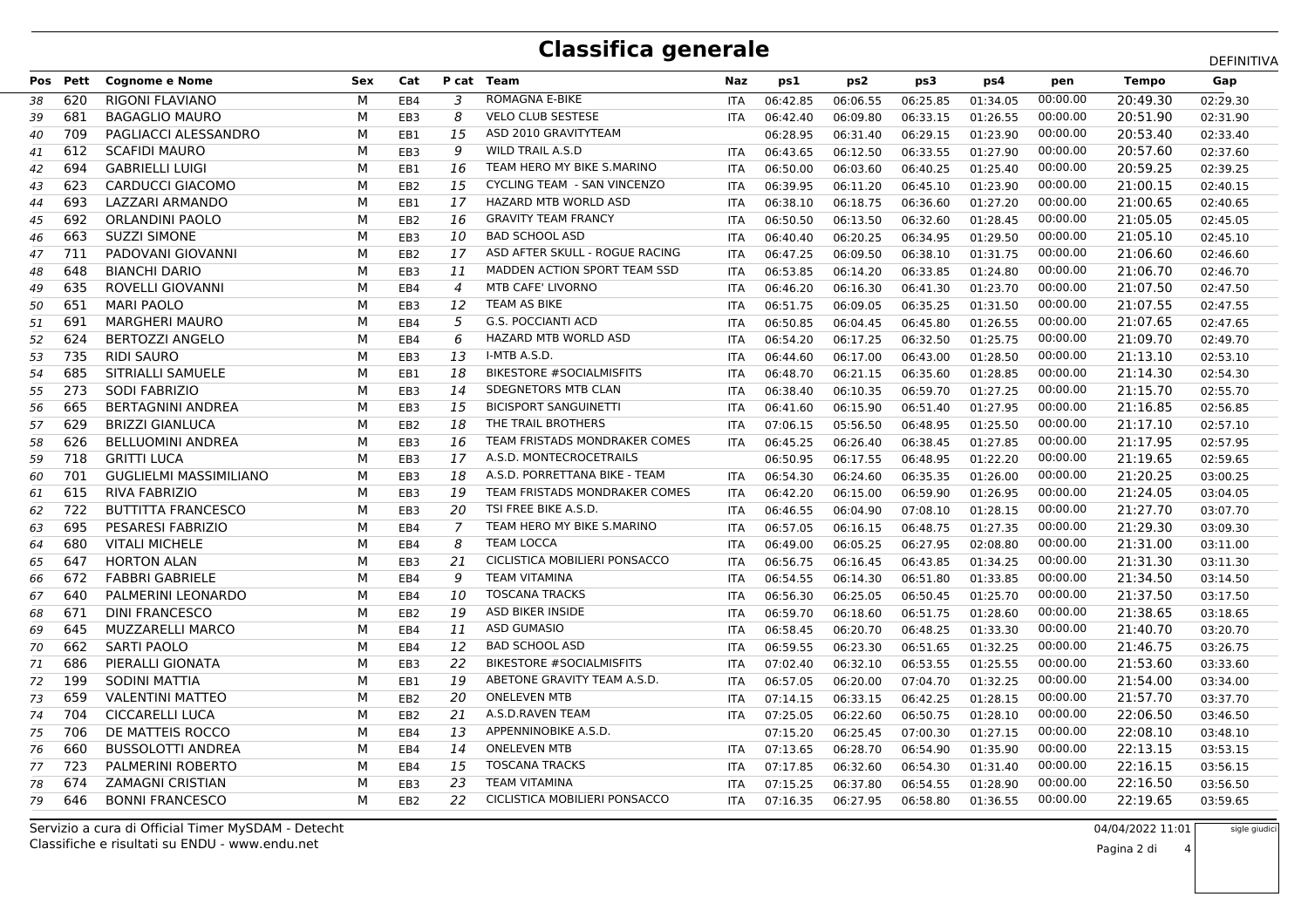## **Classifica generale**

|     |          |                               |            |                 |                |                                 |            |          |          | DEFINITIVA |          |          |              |          |
|-----|----------|-------------------------------|------------|-----------------|----------------|---------------------------------|------------|----------|----------|------------|----------|----------|--------------|----------|
|     | Pos Pett | <b>Cognome e Nome</b>         | <b>Sex</b> | Cat             |                | P cat Team                      | Naz        | ps1      | ps2      | ps3        | ps4      | pen      | <b>Tempo</b> | Gap      |
| 80  | 666      | <b>MOSTI FEDERICO</b>         | м          | EB1             | 20             | <b>BICISPORT SANGUINETTI</b>    | <b>ITA</b> | 06:59.25 | 06:53.90 | 07:02.35   | 01:25.20 | 00:00.00 | 22:20.70     | 04:00.70 |
| 81  | 678      | <b>SOLARI TEO</b>             | M          | EB1             | 21             | <b>ASD TWKC</b>                 |            | 06:57.45 | 07:07.15 | 06:51.85   | 01:26.70 | 00:00.00 | 22:23.15     | 04:03.15 |
| 82  | 622      | <b>BEGGI FABRIZIO</b>         | м          | EB4             | 16             | MTB ADVENTURE BOLOGNA TEAM      | ITA        | 07:12.55 | 06:38.40 | 07:04.55   | 01:31.60 | 00:00.00 | 22:27.10     | 04:07.10 |
| 83  | 676      | <b>MORELLI STEFANO</b>        | м          | EB4             | 17             | <b>ASD TWKC</b>                 |            | 07:10.90 | 06:38.55 | 07:06.85   | 01:31.00 | 00:00.00 | 22:27.30     | 04:07.30 |
| 84  | 644      | <b>CINOTTI ENRICO</b>         | M          | EB <sub>3</sub> | 24             | <b>ASD GUMASIO</b>              | ITA        | 07:08.95 | 06:29.70 | 07:23.40   | 01:26.00 | 00:00.00 | 22:28.05     | 04:08.05 |
| 85  | 634      | PAOLETTI ANDREA               | M          | EB <sub>3</sub> | 25             | A.S.D. PORRETTANA BIKE - TEAM   |            | 07:24.60 | 06:37.50 | 07:03.75   | 01:34.60 | 00:00.00 | 22:40.45     | 04:20.45 |
| 86  | 736      | <b>BARTOLINI STEFANO</b>      | М          | EB4             | 18             | I-MTB A.S.D.                    | <b>ITA</b> | 07:27.00 | 06:31.30 | 07:07.25   | 01:36.50 | 00:00.00 | 22:42.05     | 04:22.05 |
| 87  | 642      | <b>GANUGI FEDERICO</b>        | М          | EB <sub>2</sub> | 23             | ASD GUMASIO                     | ITA        | 06:57.70 | 06:50.50 | 07:28.30   | 01:25.60 | 00:00.00 | 22:42.10     | 04:22.10 |
| 88  | 655      | ZEPPELLINI DAVIDE             | м          | EB1             | 22             | MTB ADVENTURE BOLOGNA TEAM      | <b>ITA</b> | 07:08.05 | 06:31.80 | 07:09.35   | 01:56.40 | 00:00.00 | 22:45.60     | 04:25.60 |
| 89  | 688      | <b>FATTORI YURI</b>           | М          | EB1             | 23             | <b>MONDOBICI</b>                | <b>ITA</b> | 08:08.90 | 06:28.55 | 06:43.30   | 01:25.55 | 00:00.00 | 22:46.30     | 04:26.30 |
| 90  | 707      | <b>BACCARINI GUIDO</b>        | М          | EB <sub>2</sub> | 24             | APPENNINOBIKE A.S.D.            |            | 07:11.25 | 06:27.30 | 07:32.75   | 01:36.10 | 00:00.00 | 22:47.40     | 04:27.40 |
| 91  | 702      | <b>MARZARI RICCARDO</b>       | м          | EB1             | 24             | A.S.D. PORRETTANA BIKE - TEAM   |            | 07:11.45 | 06:36.00 | 07:31.85   | 01:29.25 | 00:00.00 | 22:48.55     | 04:28.55 |
| 92  | 637      | <b>MAIANI SANDRO</b>          | М          | EB <sub>3</sub> | 26             | TSI FREE BIKE A.S.D.            | ITA        | 07:24.25 | 06:49.30 | 07:03.70   | 01:31.60 | 00:00.00 | 22:48.85     | 04:28.85 |
| 93  | 658      | PAOLELLA DANIELE              | м          | EB <sub>2</sub> | 25             | <b>ONELEVEN MTB</b>             | <b>ITA</b> | 07:28.90 | 06:31.40 | 07:16.50   | 01:35.05 | 00:00.00 | 22:51.85     | 04:31.85 |
| 94  | 716      | <b>BONCOMPAGNI GABRIELE</b>   | М          | EB1             | 25             | <b>ENERGY EBIKE</b>             |            | 07:35.80 | 06:46.95 | 07:03.65   | 01:35.40 | 00:00.00 | 23:01.80     | 04:41.80 |
| 95  | 712      | <b>PANTANII FAUSTOO</b>       | М          | EB <sub>3</sub> | 27             | ASD AMICI 2 RUOTE               | ITA        | 07:09.60 | 06:20.10 | 08:08.20   | 01:25.45 | 00:00.00 | 23:03.35     | 04:43.35 |
| 96  | 636      | <b>BANCHI SERGIO</b>          | М          | EB4             | 19             | <b>BIKE GARAGE TEAM ASD</b>     | <b>ITA</b> | 07:28.25 | 06:50.90 | 07:14.75   | 01:32.60 | 00:00.00 | 23:06.50     | 04:46.50 |
| 97  | 652      | <b>TRISCARI GAETANO</b>       | М          | EB <sub>3</sub> | 28             | SOC. ELBA OVEST                 | ITA        | 07:46.35 | 06:45.70 | 07:05.40   | 01:31.60 | 00:00.00 | 23:09.05     | 04:49.05 |
| 98  | 741      | <b>BALACHIA LISA</b>          |            | EBF             | 1              | FIRENZEFREERIDE ASD             | <b>ITA</b> | 07:34.90 | 06:45.95 | 07:08.50   | 01:40.75 | 00:00.00 | 23:10.10     | 04:50.10 |
| 99  | 742      | MELANI MATILDE ANDREA         |            | EBF             | $\overline{2}$ | <b>EMP CYCLING TEAM</b>         | ITA        | 07:31.80 | 06:50.40 | 07:24.95   | 01:28.70 | 00:00.00 | 23:15.85     | 04:55.85 |
| 100 | 721      | <b>GAGGINI FABIANO</b>        | М          | EB <sub>2</sub> | 26             | DOTTORBIKE TEAM                 | ITA        | 07:26.15 | 06:55.80 | 07:27.55   | 01:36.05 | 00:00.00 | 23:25.55     | 05:05.55 |
| 101 | 699      | <b>FANTOZZI OLMO</b>          | м          | EB <sub>3</sub> | 29             | THE TRAIL BROTHERS              | <b>ITA</b> | 08:07.95 | 06:39.20 | 07:12.60   | 01:28.50 | 00:00.00 | 23:28.25     | 05:08.25 |
| 102 | 654      | <b>SCARDINO ANDREA</b>        | М          | EB1             | 26             | <b>VAIANO BIKE</b>              | <b>ITA</b> | 06:59.65 | 06:43.55 | 08:00.45   | 01:46.00 | 00:00.00 | 23:29.65     | 05:09.65 |
| 103 | -732     | <b>RENDA ROBERTO</b>          | М          | EB <sub>3</sub> | 30             | <b>WILD TRAIL A.S.D</b>         | ITA        | 07:29.85 | 06:56.20 | 07:21.35   | 01:47.25 | 00:00.00 | 23:34.65     | 05:14.65 |
| 104 | -263     | DE MARIA MIRKO                | М          | EB1             | 27             | MC BIKE TRAINING                | <b>ITA</b> | 07:56.05 | 06:36.75 | 07:31.40   | 01:34.15 | 00:00.00 | 23:38.35     | 05:18.35 |
| 105 | -643     | <b>ROVAI FABIANO</b>          | М          | EB4             | 20             | <b>ASD GUMASIO</b>              | ITA        | 07:38.80 | 06:53.65 | 07:30.10   | 01:36.65 | 00:00.00 | 23:39.20     | 05:19.20 |
| 106 | 710      | <b>BARTOLUCCI LORENZO</b>     | М          | EB4             | 21             | ASD AFTER SKULL - ROGUE RACING  | <b>ITA</b> | 07:44.85 | 07:05.00 | 07:24.10   | 01:27.85 | 00:00.00 | 23:41.80     | 05:21.80 |
| 107 | 673      | RODA PAOLO                    | M          | EB4             | 22             | <b>TEAM VITAMINA</b>            | ITA        | 07:36.75 | 06:57.40 | 07:30.60   | 01:37.20 | 00:00.00 | 23:41.95     | 05:21.95 |
| 108 | 696      | RATTINI WALTER                | м          | EB <sub>3</sub> | 31             | <b>TESSERA GIORNALIERA</b>      | <b>ITA</b> | 07:53.60 | 07:02.75 | 07:12.85   | 01:37.25 | 00:00.00 | 23:46.45     | 05:26.45 |
| 109 | -725     | <b>BONCOMPAGNI ALESSANDRO</b> | м          | EB <sub>2</sub> | 27             | <b>ENERGY EBIKE</b>             | <b>ITA</b> | 07:47.85 | 07:07.30 | 07:19.20   | 01:33.80 | 00:00.00 | 23:48.15     | 05:28.15 |
| 110 | 684      | <b>CARFAGNI FILIPPO</b>       | M          | EB <sub>3</sub> | 32             | <b>BIKESTORE #SOCIALMISFITS</b> | <b>ITA</b> | 08:14.40 | 06:42.80 | 07:22.55   | 01:34.60 | 00:00.00 | 23:54.35     | 05:34.35 |
| 111 | 628      | <b>BABAZZI MIRCO</b>          | М          | EB <sub>3</sub> | 33             | <b>BIKESTORE #SOCIALMISFITS</b> | <b>ITA</b> | 07:35.05 | 06:53.90 | 07:58.05   | 01:33.20 | 00:00.00 | 24:00.20     | 05:40.20 |
|     | 112 668  | <b>BROGI ALESSANDRO</b>       | М          | EB4             | 23             | <b>BIKE GARAGE TEAM ASD</b>     | ITA        | 08:18.25 | 06:56.20 | 07:18.55   | 01:30.45 | 00:00.00 | 24:03.45     | 05:43.45 |
|     | 113 670  | <b>RAPPUOLI EMANUELE</b>      | м          | EB <sub>3</sub> | 34             | DONKEY BIKE CLUB SINALUNGA      | ITA        | 07:55.50 | 07:03.60 | 07:32.85   | 01:32.70 | 00:00.00 | 24:04.65     | 05:44.65 |
|     | 114 633  | <b>IMPERIALI GABRIELE</b>     | м          | EB <sub>3</sub> | 35             | <b>ONELEVEN MTB</b>             |            | 07:58.40 | 07:08.85 | 07:39.65   | 01:30.50 | 00:00.00 | 24:17.40     | 05:57.40 |
|     | 115 638  | PIETANZA FRANCESCO            | М          | EB4             | 24             | <b>MONDOBICI</b>                | ITA        | 07:40.60 | 07:10.10 | 07:46.60   | 01:42.90 | 00:00.00 | 24:20.20     | 06:00.20 |
| 116 | -720     | PANZIERI GIACOMO              | м          | EB3             | 36             | ASD ZEROEMEZZO RACING TEAM      | ITA        | 07:41.75 | 07:02.40 | 07:54.60   | 01:41.60 | 00:00.00 | 24:20.35     | 06:00.35 |
| 117 | 730      | <b>DINI LORENO</b>            | м          | EB4             | 25             | <b>ENERGY EBIKE</b>             | <b>ITA</b> | 08:03.55 | 06:52.85 | 07:49.75   | 01:35.25 | 00:00.00 | 24:21.40     | 06:01.40 |
| 118 | 656      | <b>TASSAN TIZIANO</b>         | м          | EB <sub>3</sub> | 37             | MTB ADVENTURE-BOLOGNA TEAM      | <b>ITA</b> | 07:47.50 | 07:22.90 | 07:35.80   | 01:40.55 | 00:00.00 | 24:26.75     | 06:06.75 |
| 119 | 719      | <b>LEONCINI FILIPPO</b>       | М          | EB <sub>2</sub> | 28             | FIRENZEFREERIDE ASD             | <b>ITA</b> | 07:57.75 | 07:05.70 | 07:45.50   | 01:38.25 | 00:00.00 | 24:27.20     | 06:07.20 |
| 120 | 653      | <b>ORREA STEFANO</b>          | м          | EB <sub>3</sub> | 38             | <b>VAIANO BIKE</b>              | <b>ITA</b> | 08:05.75 | 06:57.55 | 08:00.90   | 01:40.10 | 00:00.00 | 24:44.30     | 06:24.30 |
|     | 121 689  | PIETANZA ALESSIO              | м          | EB <sub>2</sub> | 29             | <b>MONDOBICI</b>                | <b>ITA</b> | 08:00.20 | 07:25.30 | 07:39.30   | 01:42.60 | 00:00.00 | 24:47.40     | 06:27.40 |
|     |          |                               |            |                 |                |                                 |            |          |          |            |          |          |              |          |

Classifiche e risultati su ENDU - www.endu.netServizio a cura di Official Timer MySDAM - Detecht

 04/04/2022 11:01sigle giudici

4

Pagina 3 di